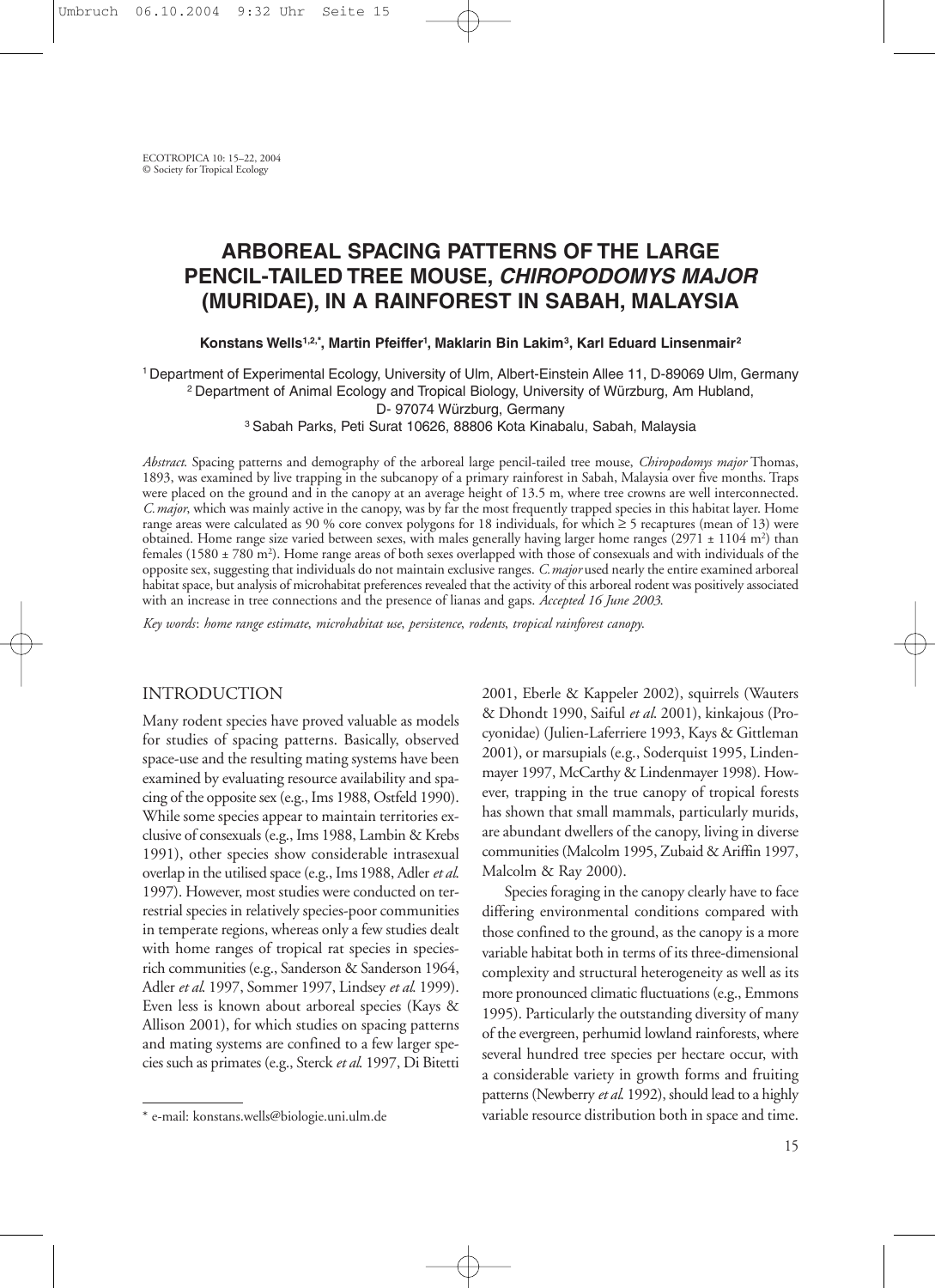The high floristic heterogeneity, and the resulting resource dispersion was found to influence the distribution and population demography of terrestrial spiny rats, *Proechimys*, in the Neotropics (Adler 1994, 2000). Resource abundance and its distribution was also reported as a major determinant of spacing patterns of some larger arboreal mammals (e.g., Lurz *et al*. 2000, Di Bitetti 2001, Kays & Gittleman 2001). Furthermore, locomotion in the canopy for non-volant and non-gliding species is necessarily confined to suitable pathways, which are prone to considerable changes due to the growth and breaking of branches. Thus the characteristics of tropical forest canopies, with their unique patterns of food abundance and variability in food availability, should be of major importance for the spacing of arboreal mammals, especially those relying on plant resources. Present knowledge of resource use and spacing patterns of arboreal mammals, particularly for small mammals, is very limited. As only a few species have been studied thoroughly, there is still a fundamental need for more data on arboreal spacing patterns in order to gain a less fragmented picture and to evaluate the impact of canopy features on foraging activity and social organization of these species.

In this paper, we describe observations on spacing patterns of the large pencil-tailed tree mouse, *Chiropodomys major* Thomas, 1893, an arboreal nocturnal species endemic to Borneo. These investigations were part of a study comparing the diversity and space use of arboreal and terrestrial small mammals (Wells *et al*., accepted), in which *C.major* was the most frequently trapped species. There is little information on this genus of tree mouse, which consists of six known species (Musser 1979, Jenkins & Hill 1982, Wu & Deng 1984). All these mice occur in South-East Asian forest sites and are assumed to be mainly arboreal. Their feet are relatively short and broad, characterized by a semiopposable hallux with a flat nail, an adaptation typical for a canopy dweller. Most information has been gathered on *C. gliroides* Blyth, 1856, a species found in various forest types throughout Indochina and the Sunda Shelf region (possessing the most extensive geographic range within the genus), which is mostly associated with bamboo stands. Females of this species are polyestrous. They have estrous periods of one day at intervals of only seven days and breed throughout the year, at least in Peninsular Malaysia (see Nowak 1991). However, very little is known of the biology of *C.major*, which is recorded only from a few localities in the

16

northern part of Borneo (Musser 1979, Payne *et al*. 1985).

The aim of the present study was to assess the use of space by *C.major* in the subcanopy layer of a primary rainforest, investigating home ranges and microhabitat utilization of this species. Although the data represent a period of only half a year, our paper gives a first insight into the spacing of a little-known arboreal species.

## STUDY AREA

Fieldwork was conducted in the primary lowland rainforest of Kinabalu National Park (754 km2) in Sabah (Malaysia) in the north of Borneo. The majority of vegetation in Kinabalu National Park consists either of tropical montane rainforest (37%) or lowland rainforest (35%) (Kitayama 1992). The number of mammal species was estimated as about 100 (Lim & Muul 1978), nearly half of all species recorded for Borneo. Three species of tree mouse are known to occur on Borneo (*Chiropodomys major*, *C*. *gliroides*, *C.muroides*; Payne *et al*. 1985), as well as two species of the similar and probably closely related mice *Haeromys* sp. (see Musser & Newcomb 1983). The dipterocarp forest is characterized by its emergent trees (mainly Dipterocarpaceae and the legume *Koompassia*), rising up to heights of 50–70 m, well above the actual interconnected, multi-layered, and lightscreening canopy that occurs at heights of between 10 and 40 m. The heterogeneous canopy structure is a result of the vast floral diversity of the Bornean rainforest: up to three hundred tree species can be found on a single hectare (Kitayama 1992, Newberry *et al*. 1992).

The study area was located in the lowland rainforest at an elevation of between 800 and 900 m near the village of Poring Hot Spring. This site comprised a basically undisturbed primary forest, though the area at large is not completely unaffected by anthropogenic disturbances. Poaching as well as touristic activities on a public canopy walkway system have affected the diversity of wildlife adversely. Probably these influences do not affect small species such as *C. major*, though unknown secondary effects such as predatorprey interactions cannot be excluded.

## MATERIALS AND METHODS

*Trapping design*. Trapping was conducted within two sampling grids separated by a distance of approximately 200 m (and by a ravine). As our fieldwork also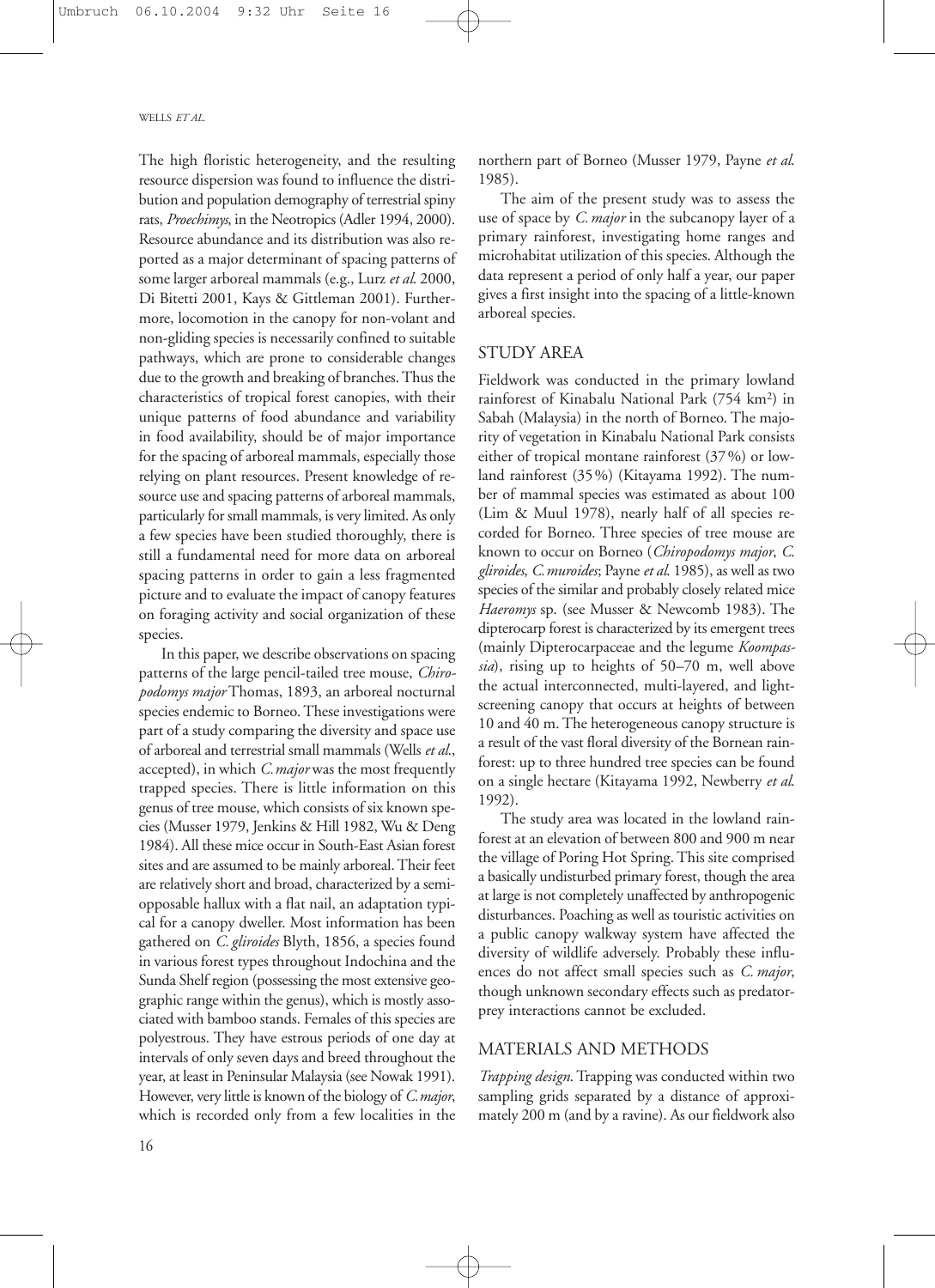intended to compare small mammal assemblages on the ground and in the canopy, capture activity included both arboreal and ground traps. In each area 31 grid points were established. Grid points were separated by 20 m, but the distribution of points differed in the two areas due to topographic constraints. Grid 1 sampled approximately 0.80 ha, comprising 6 rows with 4, 4, 5, 6, 6, and 6 trap stations, respectively. Grid 2 comprised 8 rows with 5, 4, 5, 4, 4, 3, 3, and 3 trap stations, covering roughly 0.78 ha. At each grid point we placed one arboreal trap at a height between 6 m and 25 m (mean 13.5 m) and one ground trap. Trees were climbed initially using slings as 'foot belts', and after establishing a hoist line, conventional single rope climbing equipment was used. This method benefits from the little equipment required, a flexible choice of trees for trapping, and little damage or alteration to the canopy structure or tree bark.

We used locally produced wire mesh live-traps (28  $cm \times 14$  cm  $\times 14$  cm, and some larger traps measuring  $35 \text{ cm} \times 14 \text{ cm} \times 14 \text{ cm}$ , equipped with a roof made from plastic sheet for protection from rain. Arboreal traps were fixed with wire on horizontal branches near trunks. Traps were baited with ripe bananas, checked every morning, and rebaited immediately after captures or after four days. Total trapping effort was 6445 trap-nights during 7 trapping sessions, each lasting for 16 consecutive days. Trapping sessions were conducted alternately in the two areas, with a break of approximately 20 days between trapping sessions in a single area.

Fieldwork was conducted from April to August 2001 during a dry period at this rainforest site. Though rainfall usually increases in Kinabalu Park from May to July (Kitayama 1992), the entire trapping period was characterized by a similar pattern of low rainfall (Wells 2002).

For each trap station, we estimated ten vegetation parameters. Tree sizes and their distribution were evaluated by a simple 'thumb relascope' method: a 2 cm-broad plastic block was held at a constant distance from the left eye by the stretched right arm. The number of trees visible (with a diameter at breast height, DBH, > 10 cm) when extending the plastic piece while focusing it was used as a score. Further, the DBH of the tree with the arboreal trap and the distances to the five nearest trees ( $DBH \ge 10$  cm) were measured. We assessed the understory foliage density using a 'profile board' technique (see Malcolm and Ray 2000): the visibility of a 2-m plastic pole with

alternating red and yellow 10-cm segments placed near ground traps was scored from 2 and 5 m distances in six different directions determined with a compass (60° angles, starting from North). The number of segments covered by foliage was used as a score for understory density and summed for both distances. We also scored the proximity and sizes of logs near the ground traps on a scale from 3 to 0 (3: one log >20 m long and/or numerous small logs (<20 m) less than 0.5 m away from the trap; 2: logs of that size at a distance d of  $0.5 < d < 5$  m away from the trap; 1: small logs at  $d = 0.5 < d < 5$  m; 0: no log at d < 5 m). Close to the arboreal trap, the extent of branch connections of the tree to its neighbors was censused, with a score range from  $3 \geq 5$  branches interconnected) to 0 (no branch contact to neighboring trees). Crown density in the vicinity of about 10 m around the arboreal trap was visually evaluated and scored on a scale from 3 to 0 (3:  $\geq 80\%$  of the surrounding area covered by foliage; 2: 60–80 %; 1: 30–60 %; 0: < 30 % covered) both for the foliage above and below the trap. The bark of the trap tree was scored to evaluate the roughness on a scale from 3 (rough) to 0 (nearly smooth). We also recorded the presence/absence of extended gaps (gap of at least 10m diameter with the crown of the trap station tree partially exposed to the open space) and the presence/ absence of lianas in trap trees.

*Handling of animals and data collection*. Captured animals were anesthetized with diethyl ether before marking and measuring, and released near the station of capture immediately following data collection. We marked individuals with a subcutaneously placed transponder (Trovan, AEG), which allowed permanent and reliable identification and was relatively painless for the animal, leading to no obvious restriction of locomotion and behavior after release. All individuals were weighed and lengths of total body (front of nose to base of tail), tail, hind foot (excluding the nail), and anal-genital distance measured. Animals with scrotal testes or visible mammae were classified as adults, whereas all other individuals with no visible sex organs but non-juvenile pelage were classified as immatures.

A spool-and-line device was tested on four individuals of *Chiropodomys major* for locating nests, using quilting spools ('cocoon bobbins'; Danfield Ltd., Moss Industrial Estate, U.K.), which weighed approximately 1.7 g and contained 180 m of nylon thread. Spools were placed in a piece of shrinking tube (normally used in electric engineering) with the thread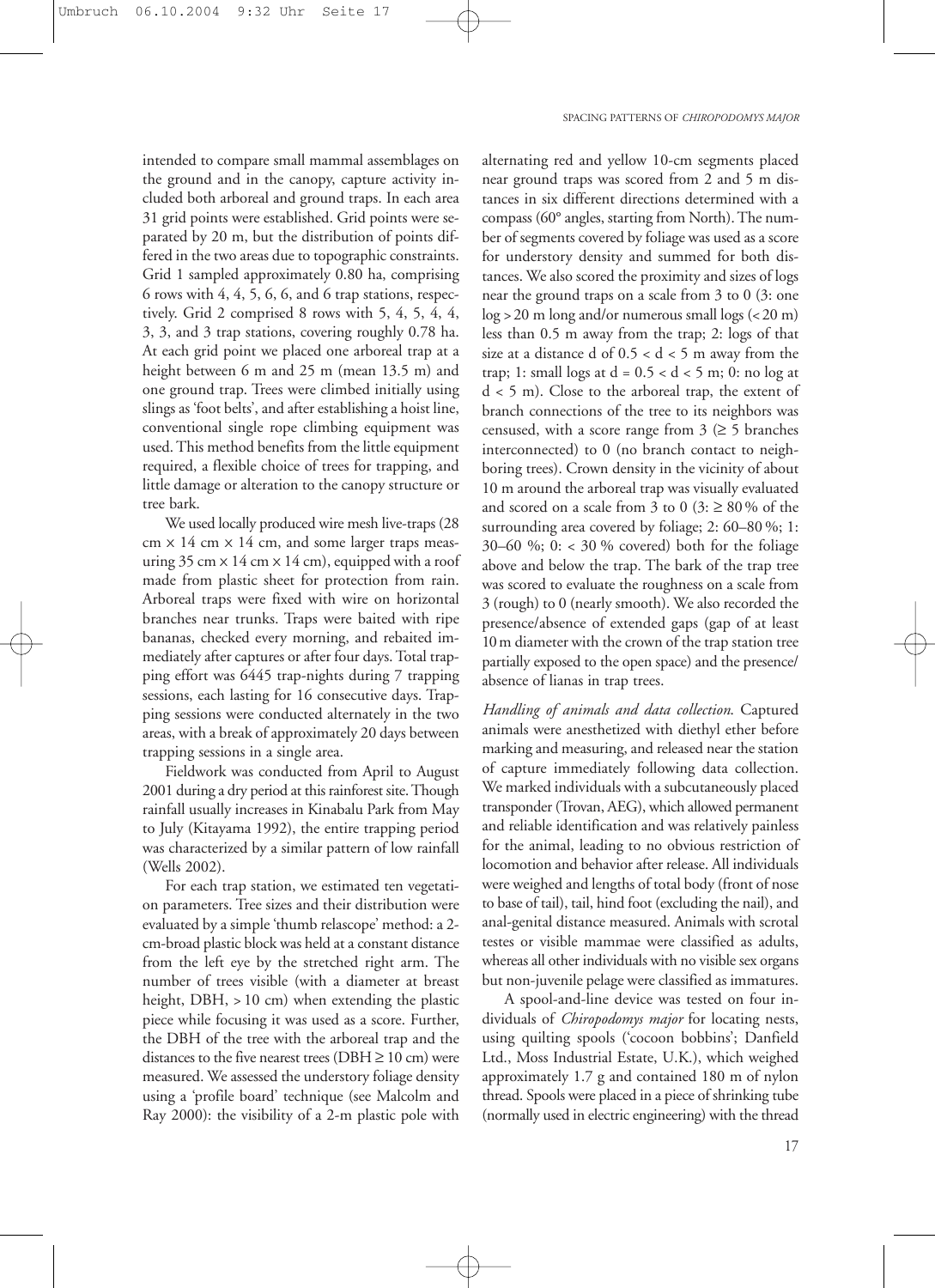able to trail easily from inside the spool. Spools were applied to the back of anesthetized animals with glue (cyanoacrylate), and the end of the thread was tied to vegetation. Threads were followed the next day.

*Data analysis*. Home range analysis was performed by calculating the 90 % core convex polygon centered on the arithmetic mean based on individuals with five or more captures, with the computer package *TRACKER 1.1* (Camponotus AB & Radio Location Systems AB 1994). Individual home ranges were calculated for captures over the entire study, which was justified because of the relatively sedentary behavior of individuals for which sufficient captures were obtained (see results). Persistence rates were calculated as the number of trapping sessions between first and last capture of an individual. Further, we developed a habitat profile by comparing the cumulative means of habitat variables for traps where individuals were captured with the means of all trap locations, which represented the overall sampled habitat. To reduce any bias arising from philopatric behavior or trap affinity, individuals were considered only once for a single trap station. All statistical analyses were performed using STATISTICA 6.0 (Statsoft 2001).

#### **RESULTS**

*Demography and home ranges*. With 275 captures of 40 individuals, *Chiropodomys major* was by far the most frequently trapped species in the canopy. The same trapping effort on the ground resulted in captures of only two individuals of *C. major*. Other small mammal species trapped in the canopy (numbers of captures in parenthesis, total: 101) were the murids *Niviventer cremoriventer* (52), *Lenothrix canus* (15), *Leopoldamys sabanus* (1); the sciurids *Sundasciurus hippurus* (2), *S. brookei* (2), *Callosciurus notatus* (1), *Hylopetes spadiceus* (1); the tupaiids *Tupaia minor* (24), *Ptilocercus lowii* (1); and the lorisid *Nycticebus coucang* (2). In area 1, we trapped 22 individuals of *C. major* (9 males, 7 females, 3 immatures, 3 unidentified) 174 times, and there were 101 captures of 18 individuals (7 males, 7 females, 3 immatures, 1 unidentified) in area 2. Adult males weighed on average 41.4 ± 5.4 g  $(n = 16)$ , while females weighed  $38.4 \pm 4.4$  g  $(n = 14)$ with no significant differences between the sexes. However, males appeared to be slightly larger in headbody measurement (males:  $HB = 106.7 \pm 3.6$  mm (n  $= 12$ ), females: HB = 99.6  $\pm$  2.4 mm (n = 7); Mann-Whitney U-test,  $U = 16.5$ ,  $p < 0.05$ ).

No individual was trapped at both trapping sites, and maximum observed distance traveled was 113 m by a male. On two occasions, we trapped two individuals (an adult female with an immature, and the same female with an adult male) in a single trap.

The persistence rates of individuals were significantly biased by age (Mann-Whitney U-test,  $U = 42$ ,  $p < 0.05$ ): the average persistence rate  $P_r$  of adults ( $P_r$  $= 2.88$  trapping sessions, n = 16) was higher than that of immatures ( $P_r = 1.33$ , n = 6).

Single individuals were caught up to 11 times within a trapping session (mean  $4.3 \pm 2.8$ ). All individuals with more than five captures in total persisted for an average of  $P_r = 4.22 \pm 1.83$  trapping sessions, significantly longer than the mean in the study area (Mann-Whitney U-test,  $U = 40.5$ ,  $p < 0.01$ ). We thus assumed that these individuals were resident and temporally coinciding in their presence, and calculated their home range areas from data of the entire study. Home range analysis included 18 individuals (7 males, 10 females, 1 immature. Fig. 1) with a total of 234 captures (mean  $13 \pm 6.2$ ). The mean home range size for males varied from  $1600 \text{ m}^2$  to  $4600 \text{ m}^2$  (mean  $2971 \pm 1104$  m<sup>2</sup>) and was significantly larger than that for females (t-test,  $t = -3.06$ ,  $p < 0.01$ ), which varied from 200 m2 to 2600 m2 (mean 1580 ± 780 m2). There was no correlation between home range size and the number of captures (Spearman,  $r = 0.23$ , p = n.s., 5–27 captures per individual). On average, home range overlap of consexuals was significantly larger in males than in females (male:  $2.3 \pm 0.5$  individuals, female: 1.0 ± 0.7, Mann-Whitney U-test,  $U = 5.0$ ,  $Z = -2.93$ ,  $p < 0.01$ ). Comparing intersexual overlap, we found that a male's home range overlapped on average those of  $3.4 \pm 1.3$  females, while a female's home range overlapped those of  $2.5 \pm 1.0$ males.

*Trap and microhabitat use*. *Chiropodomys major* was trapped in 56 out of 62 arboreal traps, thus was distributed throughout the sampled habitat space. However, comparing the habitat profile of *C. major* with the entire sampled habitat space revealed a significant impact of the presence of gaps and lianas on the trap success of trap stations. *C.major* was most frequently trapped at stations in the proximity of gaps (Mann-Whitney U-test,  $U = 522.5$ ,  $Z = -4.77$ ,  $p < 0.01$ ) and in traps on trees with lianas present (Mann-Whitney U-test,  $U = 170.0$ ,  $Z = -4.22$ ,  $p < 0.01$ ). None of the parametric habitat parameters showed any significant differences between the estimated habitat profile of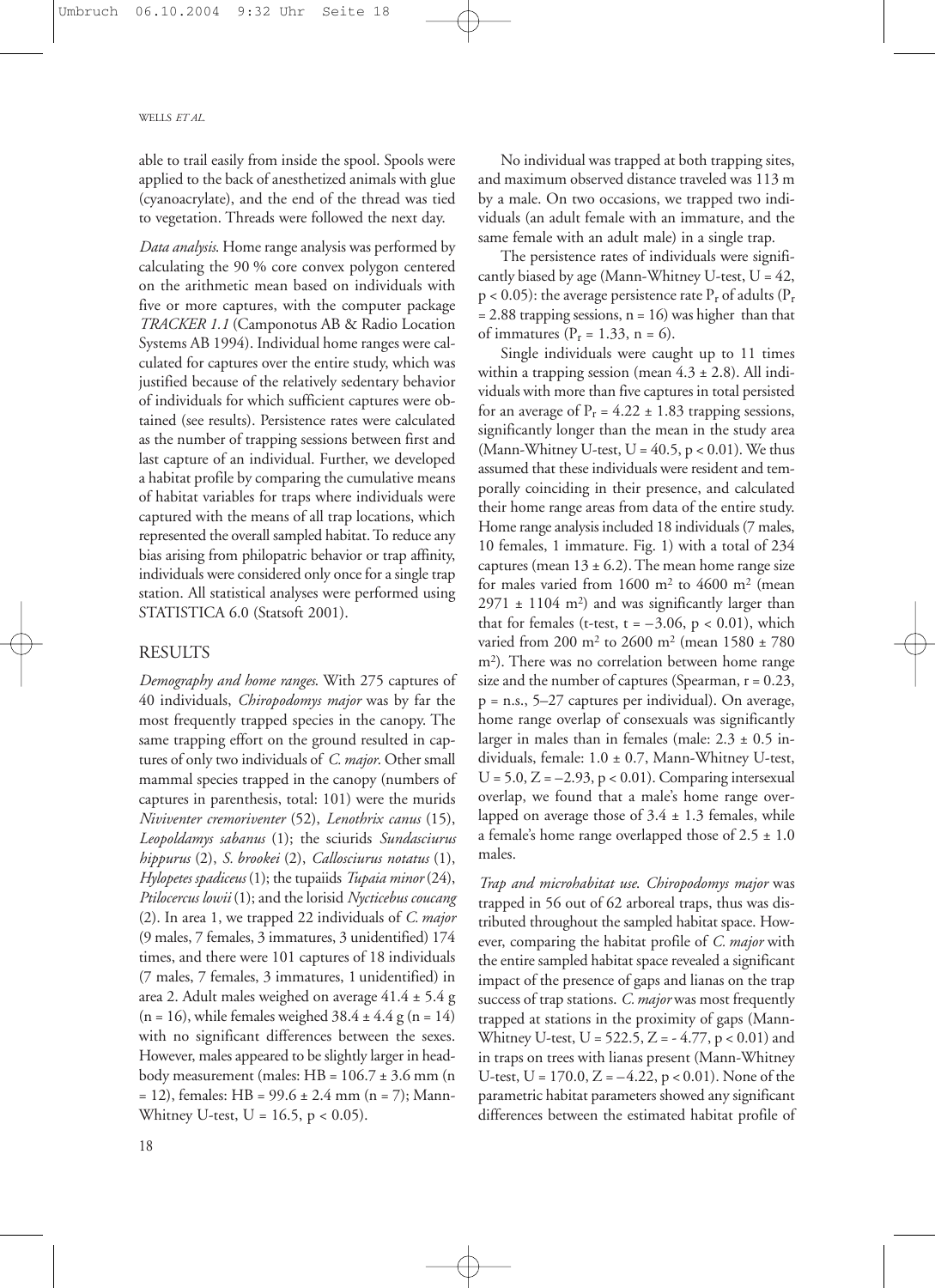*C.major* and the overall available habitat (t-test, p > 0.6, n.s. for all variables). There was no correlation between trap height and number of captured individuals or captures. The spool-and-line device was not the right size for normal behavior of *C.major*, as most individuals recognized the presence of the spool after recovering from anesthesia and tried to remove it. However, individuals with an attached spool were still able to climb, and four (of eight) threads were followed successfully. One individual nested in a tree hollow approximately four meters above the ground. Another individual had to move over the ground to reach its den inside the stump of a dead tree (approximately five meters above the ground), as there was no connection between the stump and the canopy. Two others descended into holes in the ground near tree roots and a log respectively.

## DISCUSSION

*Chiropodomys major* was an abundant species in the subcanopy layer of the studied primary rainforest sites,



FIG. 1. 90 % core convex polygons representing home range areas utilized over the entire sampling period for all adult males and females. In area 1 we mapped four home ranges of males and six of females, in area 2 three home ranges of males and four of females.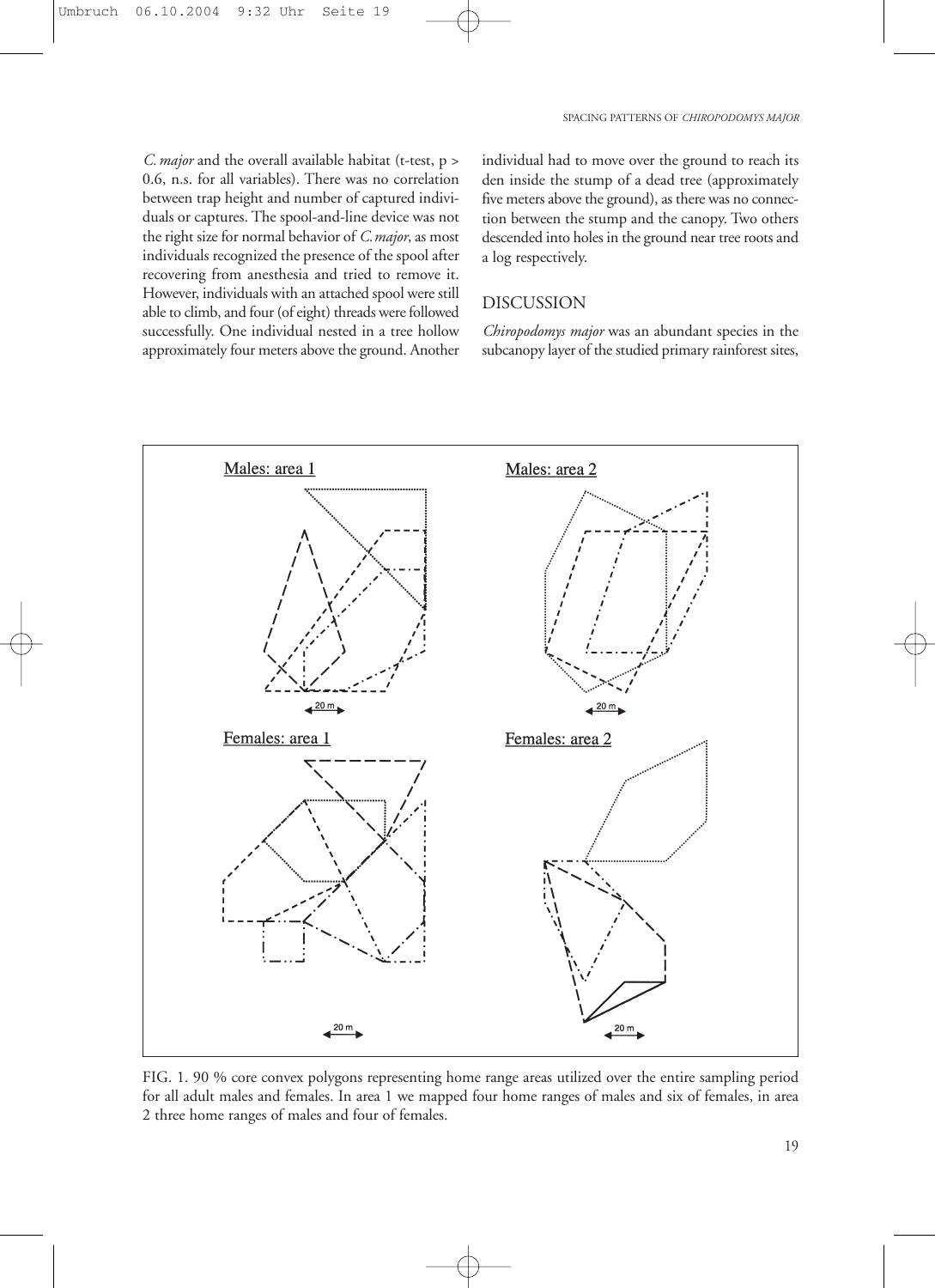using nearly the entire sampled habitat space. The relatively frequent captures and recaptures gave some insight into the spacing patterns and range use of this species, although it has to be considered that observations were limited to a single layer of the subcanopy in a rather complex three-dimensional habitat (see Risch & Brady 1996), and also by the spatial and temporal limitations of observations intrinsic to the live-trapping design. Of course, these point estimates of the presence of different individuals have to be evaluated carefully, and a more accurate concept of an individual's activity and its home range would necessitate the use of radio telemetry or other advanced techniques (Jones & Sherman 1983). However, a number of studies using both telemetry and trapping data on terrestrial species revealed similar patterns of space use when a sufficient number of captures was obtained over a short time (Jones & Sherman 1983, Lambin & Krebs 1991, Quin *et al*. 1992). Some authors suggest that live trapping is even a conservative approach, as movements of individuals appear to be more restricted when the spatial data are collected through trapping (Price *et al*. 1994, Szacki 1999). The home ranges presented here might be underestimates of the total sizes, as the sampling areas were not large enough to encompass complete home ranges of all individuals, and several ranges were along the edges of the grid area. Yet our data clearly show that ranges are overlapping and territories are not maintained. As our study is based on a mean of 13 observations per individual, and because we found no correlation between capture frequency and calculated territory size, we assume that our trapping data give an initial insight into the spatial activity patterns of individuals within the studied population of *C.major* during the sampled season. Home range estimates from the present data were mostly obtained for adult individuals (17 out of 18), while immature individuals seemed to remain for much shorter periods in the study area. Both sexes revealed considerable overlap with other individuals of both sexes, arguing against the defense of exclusive ranges. However, our data are based on a half-year study period during a dry period, and changing resource availability during the course of a year might lead to some shifts in home range use between seasons. For example, an arboreal trapping survey of 234 trap nights in the same area in December 2002 (beginning of the rainy season, more than one year after this study) included no captures of *C. major*, most probably due to differences in resource availability (K. Wells, unpublished). A lack of exclusive ranges was

20

also reported for the Neotropical spiny rat *Proechimys*, for which Adler *et al*. (1997) suggested that food resources in the rainforest environment might be too scattered and unpredictable for efficient establishment of exclusive territories. This might also be the case for *C.major*, as this species also relied on plant resources, with most of its foraging activity in the heterogeneous canopy. There is a lack of knowledge of the vertical spacing of individuals, but the application of the spooland-line device revealed that at least some nesting or hiding places are located near the ground, indicating that individuals frequently travel in the vertical dimension and even down to the ground. A presumably agile movement behavior of *C.major* in the canopy is also confirmed by the microhabitat utilization, as nearly the entire sampled habitat space was used. Though *C.major* preferred trapping points with an increased number of tree connections by branches and lianas, it was observed to drop down to lower foliage layers when there were no suitable branches to walk on (this drop-and-go strategy was also used for escape), a behavior that was not observed for larger rats such as *N.cremoriventer* or *L.canus* (pers. obs. K. Wells). Apparently, tree mice are the smallest non-volant mammalian species in the canopy (see Payne *et al*. 1985), a feature that should promote an agile movement on branches and vertical trunks.

The observed spacing patterns suggest that each adult can be expected to encounter several other individuals of both sexes in its foraging area. The locations of polygons showed no association between certain pairs of males and females, and the overlap patterns, with each individual overlapping with several others of the opposite sex, make a promiscuous mating system possible. Females revealed less overlap with individuals of the same sex than males. Assuming that female spacing is driven by the relatively high energy expenditure of reproduction and need for a sufficient resource supply (e.g., Emlen & Ohring 1977, Ostfeld 1985), competition for primary food resources might be reduced by avoiding too much female intrasexual overlap. However, it is not clear whether this concept – basically derived from temperate species – is accurate for a species residing in a tropical rainforest canopy. Too little is known about resource distribution and also about the expenses of locomotion in this habitat, and the ultimate reasons for any consexual overlap may range from tolerance due to a scattered and unpredictable resource dispersion up to an inefficiency of habitat defense due to the complex canopy structure. Furthermore, we need much more species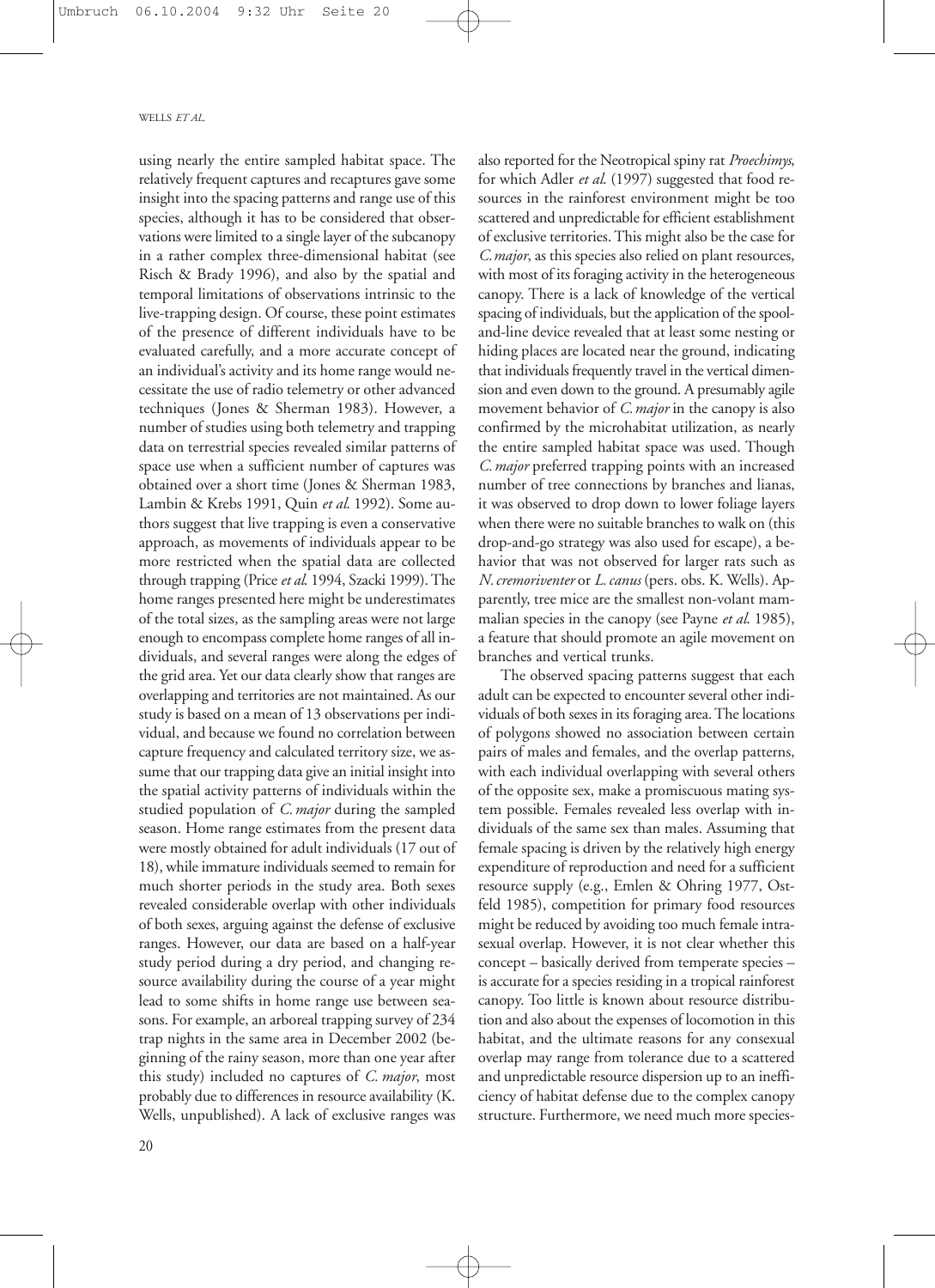specific data on taxonomic, morphological, and physiological adaptations or constraints to properly evaluate spacing patterns and social organization of arboreal species. Since sympatric species in diverse small mammal communities in rainforests show a differing extent of arboreal activity and resource utilization along the vertical axis of the canopy habitat (e.g., Mauffrey & Catzeflis 2003), and also differ in their abundance patterns (Malcolm 1995), intensive comparisons of different species and sites would be of much value for a better understanding of arboreal adaptations and species distributions.

#### ACKNOWLEDGMENTS

We thank the Economic Planning Unit of Malaysia for a research permit and Dr. Jamili Nais, Assistant Director of Sabah Parks, for permission to conduct this study in Kinabalu National Park. The staff of Sabah Parks, particularly Fred Tu and Alim Biun, and the inhabitants of Poring provided various kinds of support and friendly hospitality in Malaysia. Prof. Elisabeth Kalko, Department of Experimental Ecology, University of Ulm, Prof. Jörg Ganzhorn, Institute of Zoology, University of Hamburg, and Dr. Pierre Charles-Dominique, Laboratoire d'Ecologie Générale MNHN, Centre National de la Recherche Scientifique, Brunoy gave constructive and helpful comments on the manuscript. Financial support was kindly provided by the Arthur-von-Gwinner Stiftung. We are also grateful to the 'Deutsche Forschungsgemeinschaft' (DFG) for granting the infrastructure for research activities in Malaysia.

#### REFERENCES

- Adler, G.H. 1994. Tropical forest fragmentation and isolation promote asynchrony among populations of a frugivorous rodent. J. Anim. Ecol. 63: 903–911.
- Adler, G.H. 2000. Tropical tree diversity, forest structure and the demography of a frugivorous rodent, the spiny rat (*Proechimys semispinosus*). J. Zool. Lond. 250: 57–74.
- Adler, G.H., Endries, M., & S. Piotter. 1997. Spacing patterns within populations of a tropical forest rodent, *Proechimys semispinosus*, on five Panamanian islands. J. Zool. Lond. 241: 43–53.
- Camponotus AB and Radio Location Systems AB. 1994. *Tracker 1.1.* Solna, Huddinge, Sweden.
- Di Bitetti, M.S. 2001. Home-range use by the tufted capuchin monkey (*Cebus apella nigritus*) in a subtropical rainforest of Argentina. J. Zool. Lond. 253: 33–45.
- Eberle, M., & P.M. Kappeler. 2002. Mouse lemurs in space and time: A test of the socioecological model. Behav. Ecol. Sociobiol. 51: 131–139.
- Emlen, S.T., & L.W. Ohring. 1977. Ecology, sexual selection, and the evolution of mating systems. Science 197: 215–223.
- Emmons, L.H. 1995. Mammals of rain forest canopies. Pp. 199–223 *in* Lowman, M.D., & N.M. Nadkarni (eds.). Forest canopies. Academic Press, San Diego, California, 624 pp.
- Ims, R.A. 1988. Spatial clumping of sexually receptive females induces space sharing among male voles. Nature 335: 541–543.
- Jenkins, P.D., & J.E. Hill. 1982. Mammals from Siberut, Mentawei Islands. Mammalia 46: 219–224.
- Jones, E.N., & L.J. Sherman. 1983. A comparison of meadow vole home ranges derived from grid trapping and radiotelemetry. J. Wildl. Management 47: 558–561.
- Julien-Laferriere, D. 1993. Radio-tracking observations on ranging and foraging patterns by kinkajous (*Potos flavus*) in French Guiana. J. Trop. Ecol. 9: 19–32.
- Kays, R., & A. Allison. 2001. Arboreal tropical forest vertebrates: current knowledge and research trends. Plant Ecol. 153: 109–120.
- Kays, R.W., & J.L. Gittleman. 2001. The social organization of the kinkajou *Potos flavus* (Procyonidae). J. Zool. Lond. 253: 491–504.
- Kitayama, K.1992. An altitudinal transect study of the vegetation on Mount Kinabalu, Borneo. Vegetatio 102: 149–171.
- Lambin, X., & C.J. Krebs. 1991. Spatial organisation and mating system of *Microtus townsendii*. Behav. Ecol. Sociobiol. 28: 353–363.
- Lim, B.L., & I. Muul. 1978. Small mammals. Pp. 403–458 *in* Luping, D.M., Chin, W., & E.R. Dingley (eds.). Kinabalu. Summit of Borneo. The Sabah Society Monograph, Kota Kinabalu.
- Lindenmayer, D.B. 1997. Differences in the biology and ecology of arboreal marsupials in forests of southeastern Australia. J. Mammal. 78 : 1117–1127.
- Lindsey, G.D., Mosher, S.M., Fancy, S.G., & T.D. Smucker.
- 1999. Population structure and movements of introduced rats in an Hawaiian rainforest. Pacific Conserv. Biol. 5: 94–102.
- Lurz, P.W.W., Garson, P.J., & L.A. Wauters. 2000. Effects of temporal and spatial variations in food supply on the space and habitat use of red squirrels (*Sciurus vulgaris* L.). J. Zool. 251: 167–178.
- Malcolm, J.R. 1995. Forest structure and the abundance and diversity of neotropical small mammals. Pp. 179–197 *in* Lowman, M.D., & N.M. Nadkarni (eds.). Forest Canopies. Academic Press, San Diego, California, 624 pp.
- Malcolm, J.R., & J.C. Ray. 2000. Influence of timber extraction routes on Central African small-mammal communities, forest structure, and tree diversity. Conserv. Biol. 14: 1623–1638.
- Mauffrey, J.F., & F. Catzeflis. 2003. Ecological and isotopic discrimination of syntopic rodents in a neotropical rain forest of French Guiana. J. Trop. Ecol. 19: 209–214.